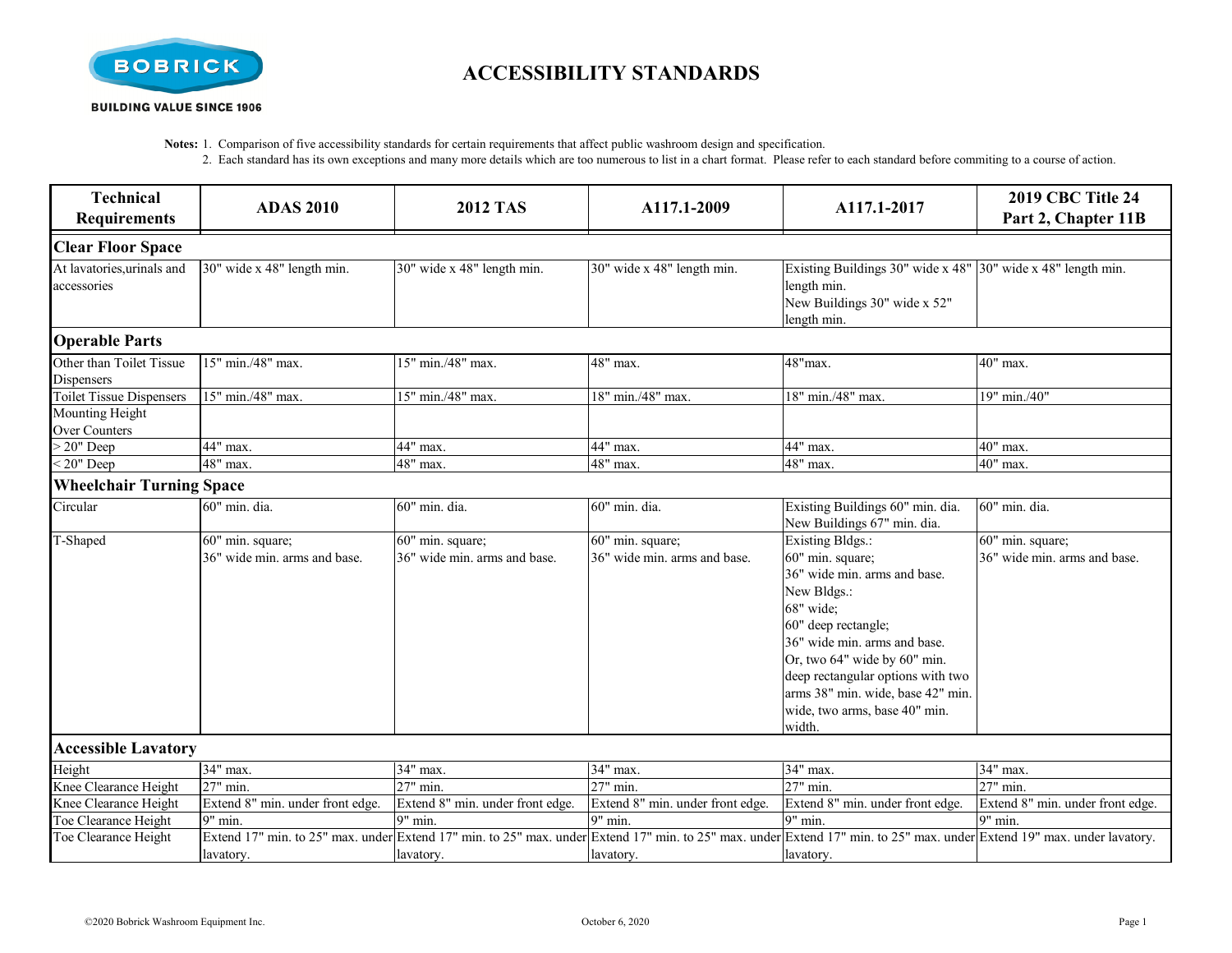| <b>Technical</b><br><b>Requirements</b>                                                   | <b>ADAS 2010</b>                                                                                                                                                                                                                                                                                                                                                                                                                   | <b>2012 TAS</b>                                                                                                                                                                                                                                                                                                                                                                                  | A117.1-2009                                                                                                                                                                                                                                                                                                                                                                              | A117.1-2017                                                                                                                                                                                                                                                                                                                                                                             | <b>2019 CBC Title 24</b><br>Part 2, Chapter 11B                                                                                                                                                                                                                                                                                                                                                             |
|-------------------------------------------------------------------------------------------|------------------------------------------------------------------------------------------------------------------------------------------------------------------------------------------------------------------------------------------------------------------------------------------------------------------------------------------------------------------------------------------------------------------------------------|--------------------------------------------------------------------------------------------------------------------------------------------------------------------------------------------------------------------------------------------------------------------------------------------------------------------------------------------------------------------------------------------------|------------------------------------------------------------------------------------------------------------------------------------------------------------------------------------------------------------------------------------------------------------------------------------------------------------------------------------------------------------------------------------------|-----------------------------------------------------------------------------------------------------------------------------------------------------------------------------------------------------------------------------------------------------------------------------------------------------------------------------------------------------------------------------------------|-------------------------------------------------------------------------------------------------------------------------------------------------------------------------------------------------------------------------------------------------------------------------------------------------------------------------------------------------------------------------------------------------------------|
| Controls                                                                                  | Operable one hand, less than 5 lbs.<br>force. Without tight grasping,<br>of the wrist.                                                                                                                                                                                                                                                                                                                                             | force. Without tight grasping,<br>of the wrist.                                                                                                                                                                                                                                                                                                                                                  | Operable one hand, less than 5 lbs. Operable one hand, less than 5 lbs.<br>force. Without tight grasping,<br>pinching of the fingers, or twisting pinching of the fingers, or twisting pinching of the fingers, or twisting pinching of the fingers, or twisting pinching of the fingers, or twisting<br>of the wrist.                                                                   | Operable one hand, less than 5 lbs.<br>force. Without tight grasping,<br>of the wrist.                                                                                                                                                                                                                                                                                                  | Operable one hand, less than 5 lbs.<br>force. Without tight grasping,<br>of the wrist.                                                                                                                                                                                                                                                                                                                      |
| <b>Protruding Objects</b>                                                                 | At or below 27" project any<br>amount. Between 27" and 80"<br>above finish floor, protrude 4"<br>width of adjacent access aisle.                                                                                                                                                                                                                                                                                                   | At or below 27" project any<br>amount. Between 27" and 80"<br>above finish floor, protrude 4"<br>width of adjacent access aisle.                                                                                                                                                                                                                                                                 | At or below 27" project any<br>amount. Between 27" and 80"<br>above finish floor, protrude 4"<br>max. Maintain required min. clear max. Maintain required min. clear max. Maintain required min. clear max. Maintain required min. clear<br>width of adjacent access aisle.                                                                                                              | At or below 27" project any<br>amount. Between 27" and 80"<br>above finish floor, protrude 4"<br>width of adjacent access aisle.                                                                                                                                                                                                                                                        | At or below 27" project any<br>amount. Between 27" and 80"<br>above finish floor, protrude 4"<br>max. Maintain required min. clear<br>width of adjacent access aisle.                                                                                                                                                                                                                                       |
| <b>Mirrors</b>                                                                            |                                                                                                                                                                                                                                                                                                                                                                                                                                    |                                                                                                                                                                                                                                                                                                                                                                                                  |                                                                                                                                                                                                                                                                                                                                                                                          |                                                                                                                                                                                                                                                                                                                                                                                         |                                                                                                                                                                                                                                                                                                                                                                                                             |
| Above Lavatories or<br>Countertops<br>Not above Lavatories or<br>Countertops              | Reflecting surface bottom 40"<br>max. above finish floor.<br>Reflecting surface bottom 35"<br>max. above finish floor.                                                                                                                                                                                                                                                                                                             | Reflecting surface bottom 40"<br>max. above finish floor.<br>Reflecting surface bottom 35"<br>max. above finish floor.                                                                                                                                                                                                                                                                           | Reflecting surface bottom 40"<br>max. above finish floor.<br>Reflecting surface bottom 35"<br>max. above finish floor.                                                                                                                                                                                                                                                                   | Reflecting surface bottom 40"<br>max. above finish floor.<br>Reflecting surface bottom 35"<br>max. above finish floor.                                                                                                                                                                                                                                                                  | Reflecting surface bottom 40"<br>max. above finish floor.<br>Reflecting surface bottom 35"<br>max. above finish floor.                                                                                                                                                                                                                                                                                      |
| <b>Toilet Compartments</b>                                                                |                                                                                                                                                                                                                                                                                                                                                                                                                                    |                                                                                                                                                                                                                                                                                                                                                                                                  |                                                                                                                                                                                                                                                                                                                                                                                          |                                                                                                                                                                                                                                                                                                                                                                                         |                                                                                                                                                                                                                                                                                                                                                                                                             |
| Wheelchair Accessible<br>Front or Side Entrance                                           | 60" min. width.<br>56"min. depth<br>wall-mounted toilet.<br>59" min. depth<br>floor-mounted toilet.<br>Toilet centerline<br>16"-18" side wall/panel.<br>Toilet diagonally across from<br>door.                                                                                                                                                                                                                                     | 60" min. width.<br>56"min. depth<br>wall-mounted toilet.<br>59" min. depth<br>floor-mounted toilet.<br>Toilet centerline<br>16"-18" side wall/panel.<br>Toilet diagonally across from<br>door.                                                                                                                                                                                                   | 60" min. width.<br>56"min. depth<br>wall-mounted toilet.<br>59" min. depth<br>floor-mounted toilet.<br>Toilet centerline<br>16"-18" side wall/panel.<br>Toilet diagonally across from<br>door.                                                                                                                                                                                           | 60" min. width.<br>56"min. depth<br>wall-mounted toilet.<br>59" min. depth<br>floor-mounted toilet.<br>Toilet centerline<br>16"-18" side wall/panel.<br>Toilet diagonally across from<br>door.<br>Alternate Wheelchair Accessible<br>Toilet Compartment with inswing<br>door at end: 60" min. wide.<br>84" min. length.                                                                 | 60" min. width.<br>Min. 60" wide: x 36" min. deep<br>maneuvering space in front of<br>toilet in compartment with side-<br>opening door; x 48" min. deep<br>maneuvering space in front of<br>toilet in compartment with end-<br>opening door.<br>Toilet centerline<br>17"-18" side wall/panel<br>Toilet diagonally across<br>from door.<br>Requires 92" - 95" long<br>compartments, with inswinging<br>doors |
| Large Wheelchair<br>Accessible, Side Door,<br>End of Room Alcove<br>Ambulatory Accessible | 60" min. wide.<br>96" min. length.<br>In-swing door not overlap 56" x<br>60" clear floor space at toilet.<br>60" min. depth.<br>35" min. to 37" max. width.<br>Outswing, self-closing door.<br>6 or more* plumbing fictures<br>(toilets and urinals) in restroom<br>require minimum one ambulatory<br>accessible tolet compartment in<br>addition to wheelchair accessible<br>toilet compartment.<br>*Minnesota 2 or more fixtures | 60" min. wide.<br>96" min. length.<br>In-swing door not overlap 56" x<br>60" clear floor space at toilet.<br>60" min. depth.<br>35" min. to 37" max. width.<br>Outswing, self-closing door.<br>6 or more plumbing fictures<br>(toilets and urinals) in restroom<br>require minimum one ambulatory<br>accessible tolet compartment in<br>addition to wheelchair accessible<br>toilet compartment. | 60" min. wide.<br>96" min. length.<br>In-swing door not overlap 56" x<br>60" clear floor space at toilet.<br>60" min. depth<br>36" min./max. width.<br>Outswing, self-closing door.<br>6 or more plumbing fictures<br>(toilets and urinals) in restroom<br>require minimum one ambulatory<br>accessible tolet compartment in<br>addition to wheelchair accessible<br>toilet compartment. | 60" min. wide.<br>96" min. length.<br>In-swing door not overlap 56" x<br>60" clear floor space at toilet.<br>60" min. depth<br>35" min. to 37" max.<br>Outswing, self-closing door<br>6 or more plumbing fictures<br>(toilets and urinals) in restroom<br>require minimum one ambulatory<br>accessible tolet compartment in<br>addition to wheelchair accessible<br>toilet compartment. | 60" min. wide.<br>96" min. length.<br>In-swing door not overlap 56" x<br>60" clear floor space at toilet.<br>60" min. depth.<br>35" min. to 37" max. wide.<br>Outswing, self-closing door.<br>6 or more plumbing fixtures<br>(toilets and urinals) in restroom<br>require minimum one ambulatory<br>accessible tolet compartment in<br>addition to wheelchair accessible<br>toilet compartment.             |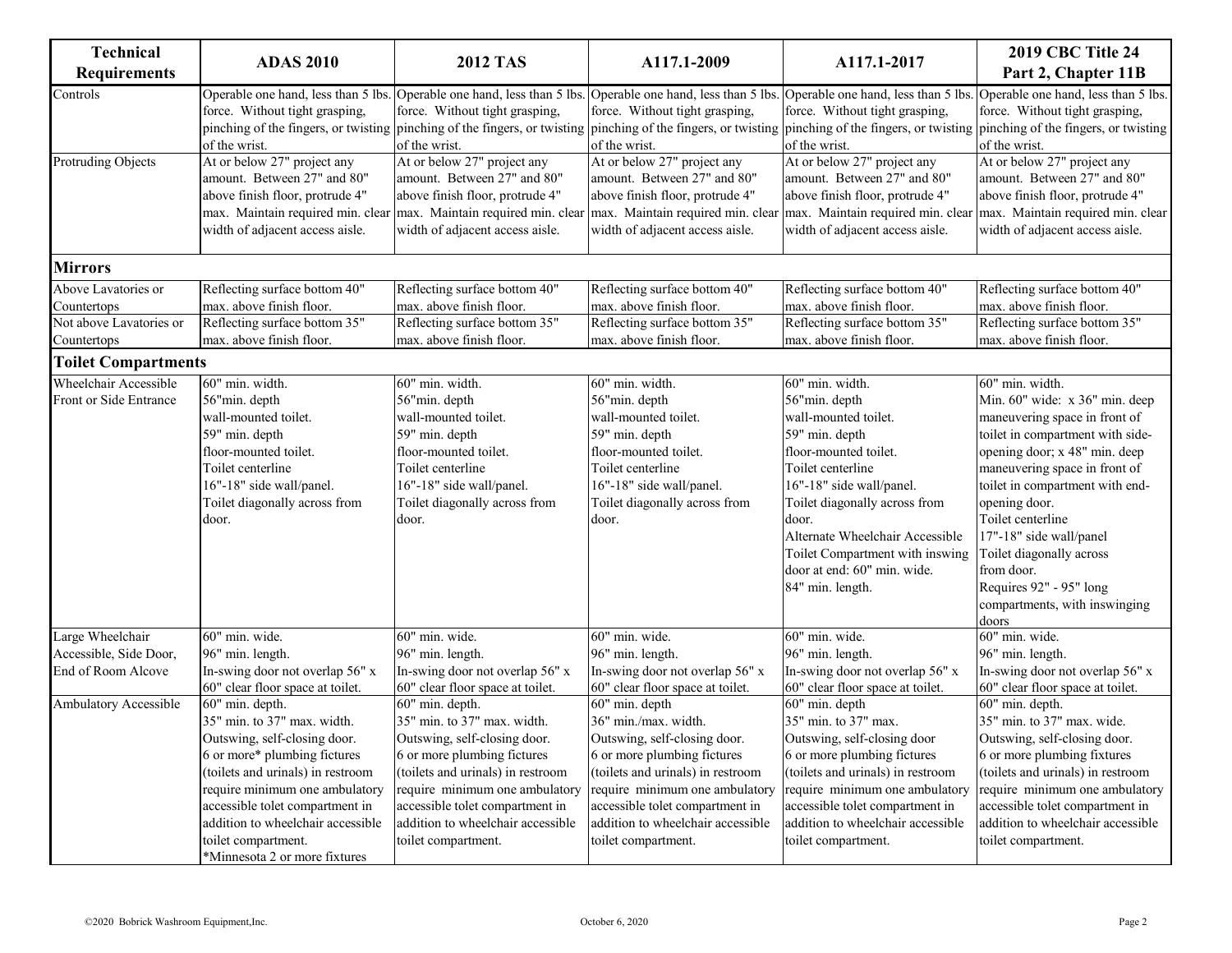| Technical<br><b>Requirements</b>         | <b>ADAS 2010</b>                                                                                                                                                                                                                                                                                                                                                | <b>2012 TAS</b>                                                                                                                                                                                                                                                                                                                                                                                                                                                                                                                                                                             | A117.1-2009                                                                                                                                                                                                                                                                                                                                                                                                                                | A117.1-2017                                                                                                                                                                                                                                                                                                                    | <b>2019 CBC Title 24</b><br>Part 2, Chapter 11B                                                                                                                                                                                                                                                                                                                                                                                             |
|------------------------------------------|-----------------------------------------------------------------------------------------------------------------------------------------------------------------------------------------------------------------------------------------------------------------------------------------------------------------------------------------------------------------|---------------------------------------------------------------------------------------------------------------------------------------------------------------------------------------------------------------------------------------------------------------------------------------------------------------------------------------------------------------------------------------------------------------------------------------------------------------------------------------------------------------------------------------------------------------------------------------------|--------------------------------------------------------------------------------------------------------------------------------------------------------------------------------------------------------------------------------------------------------------------------------------------------------------------------------------------------------------------------------------------------------------------------------------------|--------------------------------------------------------------------------------------------------------------------------------------------------------------------------------------------------------------------------------------------------------------------------------------------------------------------------------|---------------------------------------------------------------------------------------------------------------------------------------------------------------------------------------------------------------------------------------------------------------------------------------------------------------------------------------------------------------------------------------------------------------------------------------------|
| Partition Toe Clearance                  | adults. 12" high min. above finish<br>floor for children front and one<br>open) side wheelchair accessible<br>toilet compartments, exclusive of<br>extend 6" min. beyond panel,<br>door. Toe cleareance not required<br>in compartment greater than 66"<br>wide, depth greater than 62" deep<br>with wall-hung toilet or 65" deep<br>with floor-mounted toilet. | 9" high min. above finish floor for 9" high min. above finish floor for 9" high min. above finish floor for 12" high min. above finish floor<br>adults. 12" high min. above finish<br>floor for children front and one<br>(open) side wheelchair accessible<br>toilet compartments, exclusive of<br>partition stile. Toe clearance must partition stile. Toe clearance must<br>extend 6" min. beyond panel,<br>door. Toe cleareance not required<br>in compartment greater than 66"<br>wide, depth greater than 62" deep<br>with wall-hung toilet or 65" deep<br>with floor-mounted toilet. | adults. 12" high min. above finish both adults and children front and<br>floor for children front and one<br>(open) side wheelchair accessible<br>toilet compartments, exclusive of<br>partition stile. Toe clearance must<br>extend 6" min. beyond panel,<br>door. Toe cleareance not required<br>in compartment greater than 66"<br>wide, depth greater than 62" deep<br>with wall-hung toilet or 65" deep<br>with floor-mounted toilet. | one (open) side wheelchair<br>accessible toilet compartments,<br>exclusive of partition stile. Toe<br>clearance must extend 8" beyond<br>panel door. Toe cleareance not<br>required in compartment greater<br>than 68" wide, depth greater than<br>64" deep with wall-hung toilet or<br>67" deep with floor-mounted<br>toilet. | 9" high min. above finish floor for<br>adults. 12" high min. above finish<br>floor for children front and one<br>(open) side wheelchair accessible<br>toilet compartments, exclusive of<br>partition stile. Toe clearance must<br>extend 6" min. beyond panel,<br>door. Toe cleareance not required<br>compartment greater than 66"<br>wide, depth greater than 62" deep<br>with wall-hung toilet or 65" deep<br>with floor-mounted toilet. |
| Door Openings:                           | 32" min. clear width with door<br>open 90 degrees.                                                                                                                                                                                                                                                                                                              | 32" min. clear width with door<br>open 90 degrees.                                                                                                                                                                                                                                                                                                                                                                                                                                                                                                                                          | 32" min. clear width with door<br>open 90 degrees.                                                                                                                                                                                                                                                                                                                                                                                         | 32" min. clear width with door<br>open 90 degrees.                                                                                                                                                                                                                                                                             | 32" min. clear width with door<br>open 90 degrees.<br>Door on side of an accessible toilet<br>compartment, door opening shall<br>provide a clear width of 34" min.                                                                                                                                                                                                                                                                          |
| Toilet Seat Height, to                   | 17" min.                                                                                                                                                                                                                                                                                                                                                        | 17" min.                                                                                                                                                                                                                                                                                                                                                                                                                                                                                                                                                                                    | 17" min.                                                                                                                                                                                                                                                                                                                                                                                                                                   | 17" min.                                                                                                                                                                                                                                                                                                                       | 17" min.                                                                                                                                                                                                                                                                                                                                                                                                                                    |
| Top of Seat                              | 19" max.                                                                                                                                                                                                                                                                                                                                                        | 19" max.                                                                                                                                                                                                                                                                                                                                                                                                                                                                                                                                                                                    | 19" max.                                                                                                                                                                                                                                                                                                                                                                                                                                   | 19" max.                                                                                                                                                                                                                                                                                                                       | 19" max.                                                                                                                                                                                                                                                                                                                                                                                                                                    |
| <b>Grab Bars</b>                         |                                                                                                                                                                                                                                                                                                                                                                 |                                                                                                                                                                                                                                                                                                                                                                                                                                                                                                                                                                                             |                                                                                                                                                                                                                                                                                                                                                                                                                                            |                                                                                                                                                                                                                                                                                                                                |                                                                                                                                                                                                                                                                                                                                                                                                                                             |
| Diameter                                 | 1-1/4" min., 2" max.                                                                                                                                                                                                                                                                                                                                            | $1 - 1/4$ " min., 2" max.                                                                                                                                                                                                                                                                                                                                                                                                                                                                                                                                                                   | 1-1/4" min., 2" max.                                                                                                                                                                                                                                                                                                                                                                                                                       | 1-1/4" min., 2" max.                                                                                                                                                                                                                                                                                                           | 1-1/4" min., 2" max.                                                                                                                                                                                                                                                                                                                                                                                                                        |
|                                          | tripping surface.                                                                                                                                                                                                                                                                                                                                               | Measure mounting height to top of Measure mounting height to top of<br>gripping surface.                                                                                                                                                                                                                                                                                                                                                                                                                                                                                                    | gripping surface.                                                                                                                                                                                                                                                                                                                                                                                                                          | Measure mounting height to top of Measure mounting height to top of<br>gripping surface.                                                                                                                                                                                                                                       | Ovals, rounded rectangles allowed. Ovals, rounded rectangles allowed. Ovals, rounded rectangles allowed. Ovals, rounded rectangles allowed. Ovals, rounded rectangles allowed.<br>Measure mounting height to top of<br>gripping surface.                                                                                                                                                                                                    |
| Side Wall                                | 42" min. length located 12" max.<br>from rear wall. Extend 54" min.<br>from rear wall.                                                                                                                                                                                                                                                                          | 42" min. length located 12" max.<br>from rear wall. Extend 54" min.<br>from rear wall.                                                                                                                                                                                                                                                                                                                                                                                                                                                                                                      | 42" min. length located 12" max.<br>from rear wall. Extend 54" min.<br>from rear wall.                                                                                                                                                                                                                                                                                                                                                     | 42" min. length located 12" max.<br>from rear wall. Extend 54" min.<br>from rear wall.                                                                                                                                                                                                                                         | 42" min. length located 12" max.<br>from rear wall. Extend 54" min.<br>from rear wall.                                                                                                                                                                                                                                                                                                                                                      |
| Rear Wall (not required in               | 36" min. length.                                                                                                                                                                                                                                                                                                                                                | 36" min. length.                                                                                                                                                                                                                                                                                                                                                                                                                                                                                                                                                                            | 36" min. length.                                                                                                                                                                                                                                                                                                                                                                                                                           | 36" min. length.                                                                                                                                                                                                                                                                                                               | 36" min. length.                                                                                                                                                                                                                                                                                                                                                                                                                            |
| ambulatory accessible                    | 24" min. length required on open                                                                                                                                                                                                                                                                                                                                | 24" min. length required on open                                                                                                                                                                                                                                                                                                                                                                                                                                                                                                                                                            | 24" min. length required on open                                                                                                                                                                                                                                                                                                                                                                                                           | 24" min. length required on open                                                                                                                                                                                                                                                                                               | 24" min. length required on open                                                                                                                                                                                                                                                                                                                                                                                                            |
| compartment).                            | side of toilet centerline.                                                                                                                                                                                                                                                                                                                                      | side of toilet centerline.                                                                                                                                                                                                                                                                                                                                                                                                                                                                                                                                                                  | side of toilet centerline.                                                                                                                                                                                                                                                                                                                                                                                                                 | side of toilet centerline. Installed a<br>max of 6" from corner and<br>extending a minimum of 42" from<br>corner                                                                                                                                                                                                               | side of toilet centerline.                                                                                                                                                                                                                                                                                                                                                                                                                  |
| <b>Mounting Height</b>                   | $33"$ min. to<br>36" max. above finish floor.                                                                                                                                                                                                                                                                                                                   | $33"$ min. to<br>36" max. above finish floor.                                                                                                                                                                                                                                                                                                                                                                                                                                                                                                                                               | $33"$ min. to<br>36" max. above finish floor.                                                                                                                                                                                                                                                                                                                                                                                              | $33$ " min. to<br>36" max. above finish floor.                                                                                                                                                                                                                                                                                 | $33"$ min. to<br>36" max. above finish floor.                                                                                                                                                                                                                                                                                                                                                                                               |
| Vertical Grab Bar                        | N/A                                                                                                                                                                                                                                                                                                                                                             | N/A                                                                                                                                                                                                                                                                                                                                                                                                                                                                                                                                                                                         | 18" long min. vertical grab bar                                                                                                                                                                                                                                                                                                                                                                                                            | 18" long min. vertical grab bar                                                                                                                                                                                                                                                                                                | N/A                                                                                                                                                                                                                                                                                                                                                                                                                                         |
|                                          |                                                                                                                                                                                                                                                                                                                                                                 |                                                                                                                                                                                                                                                                                                                                                                                                                                                                                                                                                                                             | located 39" to 41" off the rear wal<br>and beginning 39-41" above the<br>finish floor.                                                                                                                                                                                                                                                                                                                                                     | located 39" to 41" off the rear wall<br>and beginning 39-41" above the<br>finish floor.                                                                                                                                                                                                                                        |                                                                                                                                                                                                                                                                                                                                                                                                                                             |
| <b>Accessories Adjacent to Grab Bars</b> |                                                                                                                                                                                                                                                                                                                                                                 |                                                                                                                                                                                                                                                                                                                                                                                                                                                                                                                                                                                             |                                                                                                                                                                                                                                                                                                                                                                                                                                            |                                                                                                                                                                                                                                                                                                                                |                                                                                                                                                                                                                                                                                                                                                                                                                                             |
| Above Grab Bar                           | No protruding accessory closer                                                                                                                                                                                                                                                                                                                                  | No protruding accessory closer                                                                                                                                                                                                                                                                                                                                                                                                                                                                                                                                                              | No protruding accessory closer                                                                                                                                                                                                                                                                                                                                                                                                             | No protruding accessory closer                                                                                                                                                                                                                                                                                                 | No protruding accessory closer                                                                                                                                                                                                                                                                                                                                                                                                              |
|                                          | than 12" to top of grab bar.                                                                                                                                                                                                                                                                                                                                    | than 12" to top of grab bar.                                                                                                                                                                                                                                                                                                                                                                                                                                                                                                                                                                | than 12" to top of grab bar.                                                                                                                                                                                                                                                                                                                                                                                                               | than 12" to top of grab bar.                                                                                                                                                                                                                                                                                                   | than 12" to top of grab bar.                                                                                                                                                                                                                                                                                                                                                                                                                |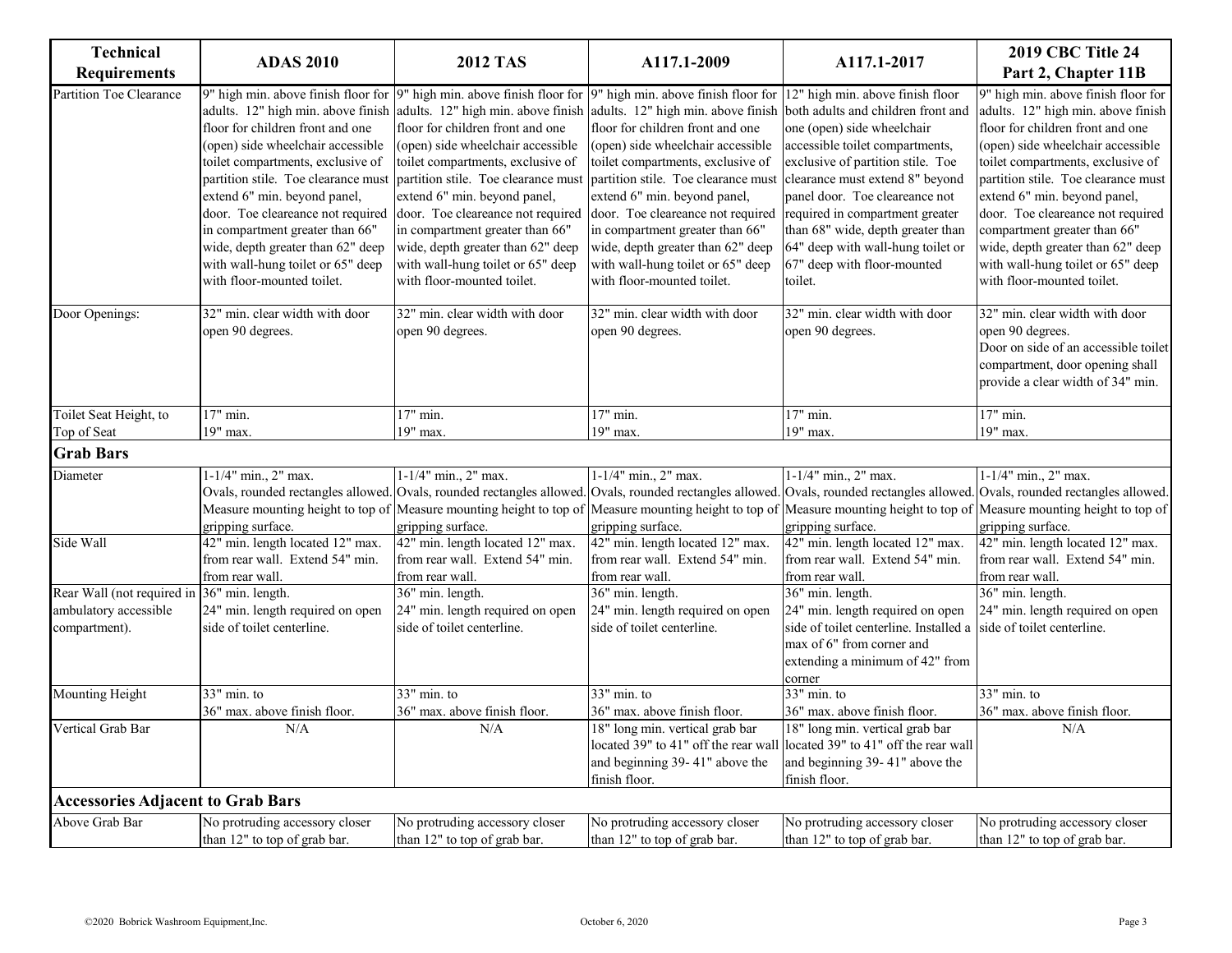| <b>Technical</b><br><b>Requirements</b>                   | <b>ADAS 2010</b>                                                                                        | <b>2012 TAS</b>                                                                                         | A117.1-2009                                                                                                                                                  | A117.1-2017                                                                                                                                                                                                                               | <b>2019 CBC Title 24</b><br>Part 2, Chapter 11B                                                          |
|-----------------------------------------------------------|---------------------------------------------------------------------------------------------------------|---------------------------------------------------------------------------------------------------------|--------------------------------------------------------------------------------------------------------------------------------------------------------------|-------------------------------------------------------------------------------------------------------------------------------------------------------------------------------------------------------------------------------------------|----------------------------------------------------------------------------------------------------------|
| <b>Below Grab Bar</b>                                     | Space between grab bar and<br>protruding accessory below shall<br>be 1-1/2" min.                        | Space between grab bar and<br>protruding accessory below shall<br>be 1-1/2" min.                        | Space between grab bar and<br>protruding accessory below shall<br>be 1-1/2" min.                                                                             | Space between grab bar and<br>protruding accessory below shall<br>be 1-1/2" min.                                                                                                                                                          | Space between grab bar and<br>protruding accessory below shall<br>be 1-1/2" min.                         |
| <b>Behind Grab Bar</b>                                    | Not permitted<br>Must have 1-1/2" clear space<br>between inside of grab bar and<br>panel, wall surface. | Not permitted<br>Must have 1-1/2" clear space<br>between inside of grab bar and<br>panel, wall surface. | Recessed accessory permitted<br>behind grab bar. Max. protrusion<br>into 1-1/2 clear space behind grab into 1-1/2 clear space behind grab<br>bar is $1/4$ ". | Recessed accessory permitted<br>behind grab bar. Max. protrusion<br>bar is 1/4".                                                                                                                                                          | Not permitted.<br>Must have 1-1/2" clear space<br>between inside of grab bar and<br>panel, wall surface. |
| <b>Roll Toilet Tissue Dispenser</b>                       |                                                                                                         |                                                                                                         |                                                                                                                                                              |                                                                                                                                                                                                                                           |                                                                                                          |
| Operation                                                 | Continuous flow dispensing<br>required. Controlled delivery not<br>allowed.                             | Continuous flow dispensing<br>required. Controlled delivery not<br>allowed.                             | Continuous flow dispensing<br>required. Controlled delivery not<br>allowed.                                                                                  | Continuous flow dispensing<br>required. Controlled delivery not<br>allowed.                                                                                                                                                               | Continuous flow dispensing<br>required. Controlled delivery not<br>allowed.                              |
| Location                                                  | Locate dispenser centerline 7"<br>min., 9" max. in front of leading<br>edge of toilet.                  | Locate dispenser centerline 7"<br>min., 9" max. in front of leading<br>edge of toilet.                  | Locate 24" min. and 42" max.<br>from rear wall of toilet<br>compartment.                                                                                     | Locate dispenser outlet 24" min.<br>and 42" max. from rear wall of<br>toilet compartment.<br>Dispensers of two rolls not more<br>than 5" dia. allowed, locate 7" min<br>to 9" max from dispenser<br>centerline to leading edge of toilet. | Locate dispenser centerline 7"<br>min., 9" max. in front of leading<br>edge of toilet.                   |
| Height                                                    |                                                                                                         |                                                                                                         |                                                                                                                                                              |                                                                                                                                                                                                                                           |                                                                                                          |
| <b>Bottom of Lowest Toilet</b><br>Tissue Dispenser Outlet | 15" min. above finish floor.                                                                            | 15" min. above finish floor.                                                                            | 18" min. above finish floor.                                                                                                                                 | 18" min. above finish floor.                                                                                                                                                                                                              | 19" min. above finish floor.                                                                             |
| <b>Highest Toilet Tissue</b><br>Dispenser Outlet          | 48" max. above finish floor.                                                                            | 48" max. above finish floor.                                                                            | 48" max. above finish floor.                                                                                                                                 | 48" max. above finish floor.                                                                                                                                                                                                              | 40" max. above finish floor.                                                                             |
| <b>Toilet Seat Cover Dispenser</b>                        |                                                                                                         |                                                                                                         |                                                                                                                                                              |                                                                                                                                                                                                                                           |                                                                                                          |
| <b>Highest Opening</b><br>Mounting Height                 | 48" max.                                                                                                | 48" max.                                                                                                | 48" max.                                                                                                                                                     | 48" max.                                                                                                                                                                                                                                  | $40"$ max.                                                                                               |
| Lowest Opening<br>Mounting Height                         | 15" min. above finish floor.                                                                            | 15" min. above finish floor.                                                                            | 18" min. above finish floor.                                                                                                                                 | 18" min. above finish floor.                                                                                                                                                                                                              | 19" min. above finish floor.                                                                             |
| <b>Sanitary Napkin Disposal</b>                           |                                                                                                         |                                                                                                         |                                                                                                                                                              |                                                                                                                                                                                                                                           |                                                                                                          |
| <b>Highest Opening</b><br>Mounting Height                 | 48" max.                                                                                                | 48" max.                                                                                                | 48" max.                                                                                                                                                     | 48" max.                                                                                                                                                                                                                                  | 40" max.                                                                                                 |
| Lowest Opening<br>Mounting Height                         | 15" min. above finish floor.                                                                            | 15" min. above finish floor.                                                                            | 18" min. above finish floor.                                                                                                                                 | 18" min. above finish floor.                                                                                                                                                                                                              | 19" min. above finish floor.                                                                             |
| <b>Urinals</b>                                            |                                                                                                         |                                                                                                         |                                                                                                                                                              |                                                                                                                                                                                                                                           |                                                                                                          |
| Stall-Type or Wall-Hung                                   | At least one with rim 17" max.<br>above finish floor, 13 1/2" min.<br>depth.                            | At least one with rim 17" max.<br>above finish floor, 13 1/2" min.<br>depth.                            | At least one with rim 17" max.<br>above finish floor, 13 1/2" min.<br>depth.                                                                                 | At least one with rim 17" max.<br>above finish floor, 13 1/2" min.<br>depth.                                                                                                                                                              | At least one with rim 17" max.<br>above finish floor, 13 1/2" min.<br>depth.                             |
| <b>Flush Valve</b>                                        | 48" max. height above finish floor.<br>If reach for flush valve $>$ 20", 44"<br>max. height.            | 48" max. height above finish floor.<br>If reach for flush valve > 20", 44"<br>max. height.              | 48" max. height above finish floor<br>If reach for flush valve $>$ 20", 44"<br>max. height.                                                                  | 48" max. height above finish floor.<br>If reach for flush valve > 20", 44"<br>max. height.                                                                                                                                                | 44" max. height above finish floor.                                                                      |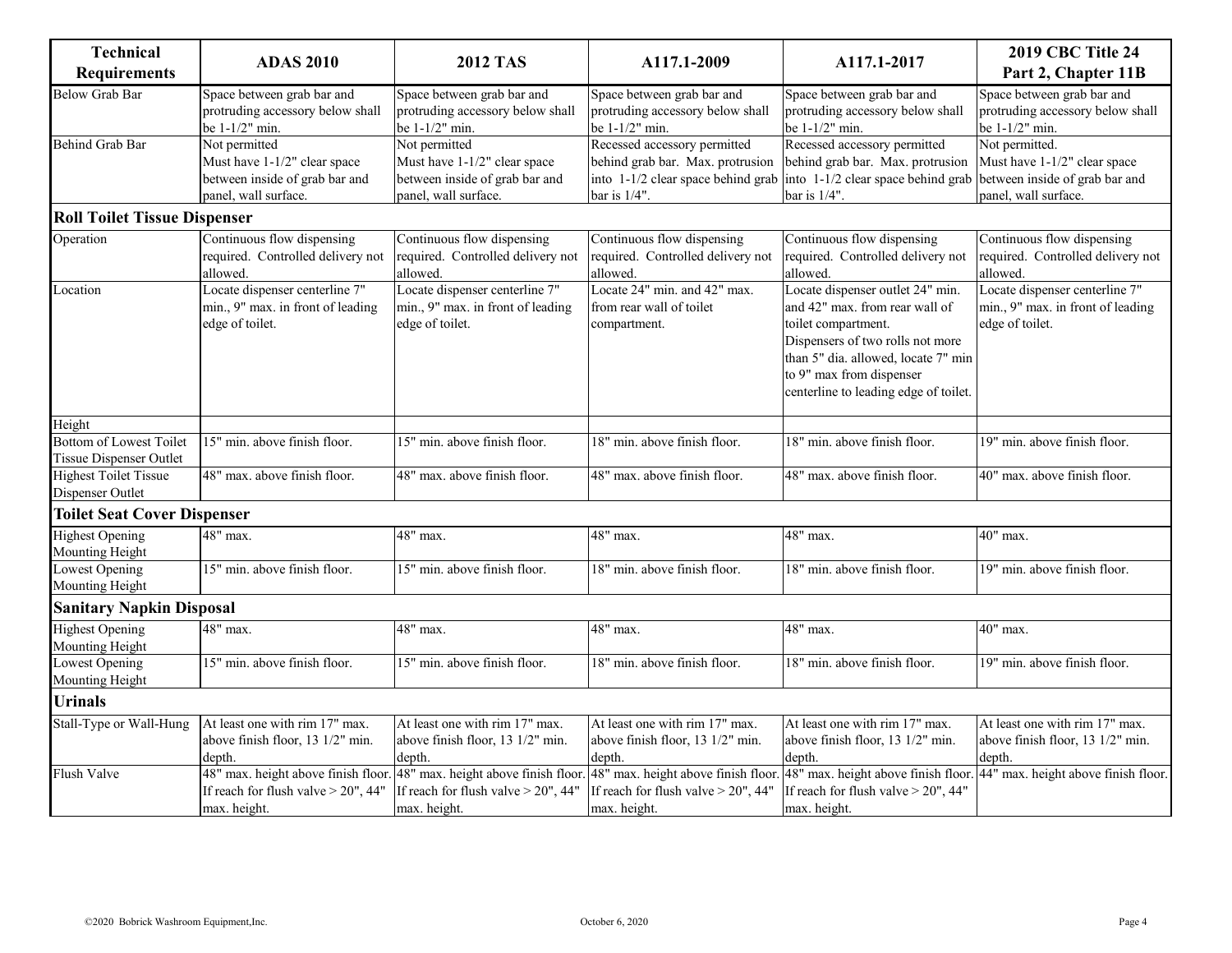| <b>Technical</b><br><b>Requirements</b>                               | <b>ADAS 2010</b>                                                                                                                                                          | <b>2012 TAS</b>                                                                                                                                                           | A117.1-2009                                                                                                                                                                                                                                                                          | A117.1-2017                                                                                                                                                                                                                                | <b>2019 CBC Title 24</b><br>Part 2, Chapter 11B                                                                                                                             |
|-----------------------------------------------------------------------|---------------------------------------------------------------------------------------------------------------------------------------------------------------------------|---------------------------------------------------------------------------------------------------------------------------------------------------------------------------|--------------------------------------------------------------------------------------------------------------------------------------------------------------------------------------------------------------------------------------------------------------------------------------|--------------------------------------------------------------------------------------------------------------------------------------------------------------------------------------------------------------------------------------------|-----------------------------------------------------------------------------------------------------------------------------------------------------------------------------|
| <b>Showers</b>                                                        |                                                                                                                                                                           |                                                                                                                                                                           |                                                                                                                                                                                                                                                                                      |                                                                                                                                                                                                                                            |                                                                                                                                                                             |
| <b>Transfer Shower</b><br>Compartment<br><b>Shower Seat</b>           | 36" x 36" absolute inside<br>dimensions with fixed or folding L<br>Shaped shower seat on side wall<br>opposite showerhead/controls.                                       | 36" x 36" absolute inside<br>dimensions with fixed or folding L<br>Shaped shower seat on side wall<br>opposite showerhead/controls.                                       | 36" x 36" absolute inside<br>dimensions with fixed or folding l<br>Shaped shower seat on side wall<br>opposite showerhead/controls.                                                                                                                                                  | 36" x 36" absolute inside<br>dimensions with fixed or folding l<br>Shaped shower seat on side wall<br>opposite showerhead/controls.                                                                                                        | $36" \times 36"$ absolute inside<br>dimensions with fixed or folding I<br>Shaped shower seat on side wall<br>opposite showerhead/controls.                                  |
| Thresholds:                                                           | Max. 1/2" high.                                                                                                                                                           | Max. 1/2" high.                                                                                                                                                           | Max. 1/2" high.                                                                                                                                                                                                                                                                      | Max. 1/2" high.                                                                                                                                                                                                                            | Max. 1/2" high.                                                                                                                                                             |
| <b>Clear Floor Space</b><br>in Front of Shower<br>Compartment         | 36" wide x 48" length min.                                                                                                                                                | 36" wide x 48" length min.                                                                                                                                                | 36" wide x 48" length min.                                                                                                                                                                                                                                                           | 36" wide, x 48" length min. for<br>existing buildings.<br>36" wide x 52" length min. for<br>new buildings.                                                                                                                                 | 36" wide x 48" length min.                                                                                                                                                  |
| Hand-Held Shower Head<br>or Fixed Shower Head                         | Hand-held shower on hose<br>required in healthcare and<br>transient lodging facilities.<br>bar for hand-held shower head<br>optional.                                     | Hand-held shower on hose<br>required in healthcare and<br>transient lodging facilities.<br>bar for hand-held shower head<br>optional.                                     | Hand-held shower on hose<br>required in healthcare and<br>transient lodging facilities.<br>Hose min. 59" long. Vertical slide Hose min. 59" long. Vertical slide Hose min. 59" long. Vertical slide Hose min. 59" long. Vertical slide<br>bar for hand-held shower head<br>optional. | Hand-held shower on hose<br>required in healthcare and<br>transient lodging facilities.<br>bar for hand-held shower head<br>optional.                                                                                                      | Hand-held shower on hose<br>required in healthcare and<br>transient lodging facilities.<br>Hose min. 59" long. Vertical slide<br>bar for hand-held shower head<br>optional. |
| <b>Horizontal Grab Bars</b>                                           | 33" to 36" top of gripping surface<br>above finish floor.<br>Two grab bars or single two-wall<br>grab bar must be installed on walls<br>next to and opposite shower seat. | 33" to 36" top of gripping surface<br>above finish floor.<br>Two grab bars or single two-wall<br>grab bar must be installed on walls<br>next to and opposite shower seat. | 33" to 36" top of gripping surface<br>above finish floor.<br>Two grab bars or single two-wall<br>grab bar must be installed on wall<br>next to and opposite shower seat.                                                                                                             | 33" to 36" top of gripping surface<br>above finish floor.<br>Two grab bars or single two-wall<br>grab bar must be installed on wall<br>next to and opposite shower seat.                                                                   | 33" to 36" top of gripping surface<br>above finish floor.<br>Two grab bars or single two-wall<br>grab bar must be installed on walls<br>next to and opposite shower seat.   |
| Vertical Grab Bars                                                    | N/A                                                                                                                                                                       | N/A                                                                                                                                                                       | 18" long min. vertical grab bar<br>located on control wall, 4" max.<br>from front edge, located 3" to 6"<br>max. above horizontal grab bar.                                                                                                                                          | 18" long min. vertical grab bar<br>located on control wall, 4" max.<br>from front edge, located 3" to 6"<br>max. above horizontal grab bar.                                                                                                | N/A                                                                                                                                                                         |
| <b>Roll-In Shower Compartments</b>                                    |                                                                                                                                                                           |                                                                                                                                                                           |                                                                                                                                                                                                                                                                                      |                                                                                                                                                                                                                                            |                                                                                                                                                                             |
| Size                                                                  | 30" wide x 60" long min.                                                                                                                                                  | 30" wide x 60" long min.                                                                                                                                                  | 30" wide x 60" long min.                                                                                                                                                                                                                                                             | 30" wide x 60" long min.                                                                                                                                                                                                                   | 30" wide x 60" long min.                                                                                                                                                    |
| Clear Floor Space<br>in Front of Roll-In<br><b>Shower Compartment</b> | 30" wide min. x 60" long min.                                                                                                                                             | $30"$ wide min. x $60"$ long min.                                                                                                                                         | 30" wide min. x 60" long min.                                                                                                                                                                                                                                                        | $30"$ wide min. x $60"$ long min.                                                                                                                                                                                                          | $36"$ wide min. x $60"$ long min.                                                                                                                                           |
| Thresholds:                                                           | Max. 1/2" high.                                                                                                                                                           | Max. 1/2" high.                                                                                                                                                           | Max. 1/2" high.                                                                                                                                                                                                                                                                      | Max. 1/2" high.                                                                                                                                                                                                                            | Max. 1/2" high.                                                                                                                                                             |
| Alternate Roll-in Shower<br>compartment control<br>locations          | N/A                                                                                                                                                                       | N/A                                                                                                                                                                       | N/A                                                                                                                                                                                                                                                                                  | Controls on end wall adjacent to<br>seat restricted to 16" min and 27"<br>max from wall benind seat wall.<br>Controls located on back wall<br>across from seat restricted to 15"<br>max from center line of seat,<br>toward transfer space | N/A                                                                                                                                                                         |
| Horizontal Grab Bars                                                  |                                                                                                                                                                           |                                                                                                                                                                           | 33" to 36" top of gripping surface 33" to 36" top of gripping surface 33" to 36" top of gripping surface 33" to 36" top of gripping surface 33" to 36" top of gripping surface                                                                                                       |                                                                                                                                                                                                                                            |                                                                                                                                                                             |

installed 6" max. from corners.

installed 6" max. from corners.

above finish floor. Grab bars to be above finish floor. Grab bars to be above finish floor. Grab floor. Grab bars to be be above finish floor. Grab bars to be above finish floor. Grab bars to be

installed 6" max. from corners.

installed 6" max. from corners.

installed 6" max. from corners.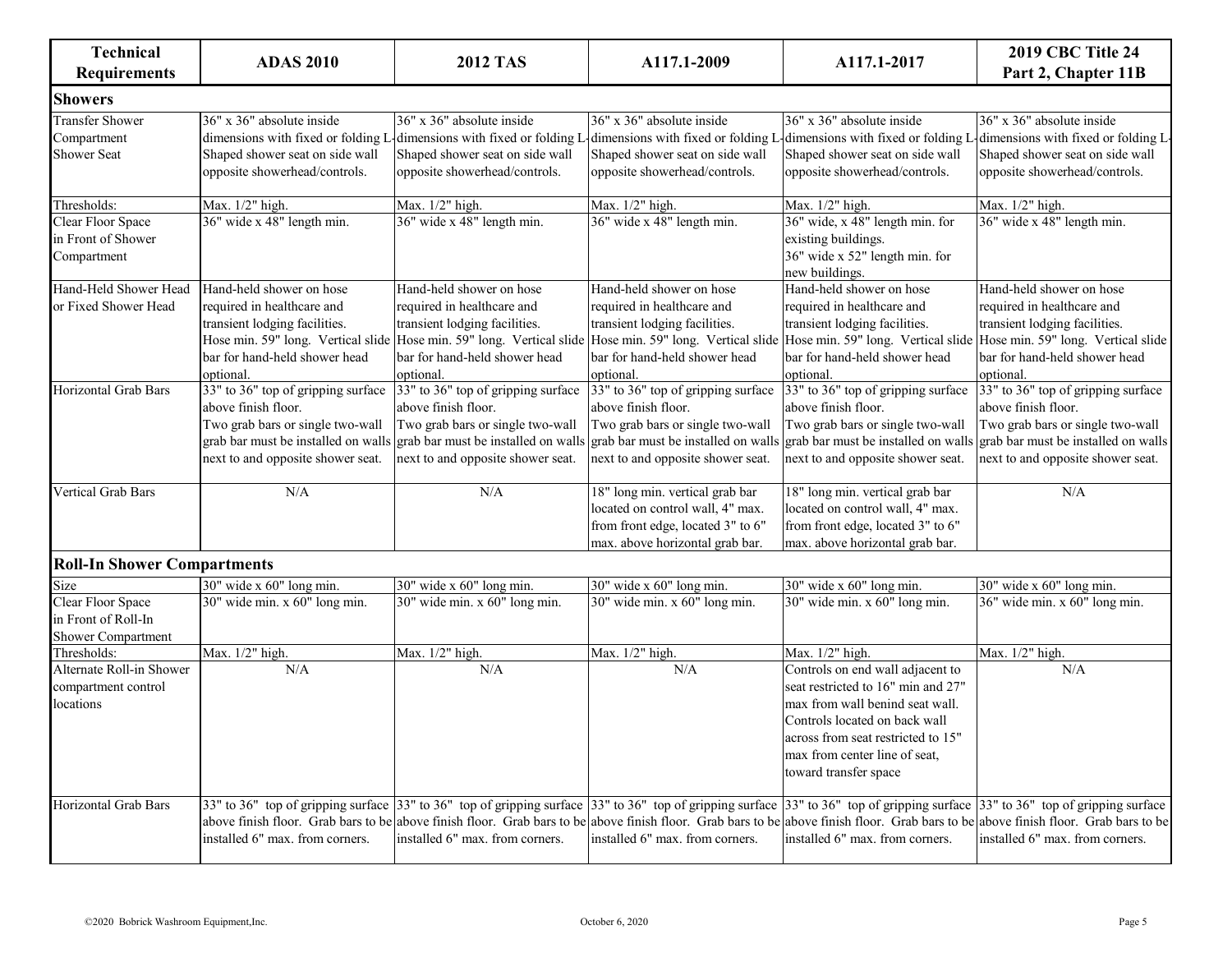| <b>Technical</b><br><b>Requirements</b> | <b>ADAS 2010</b>                                                                                                                                                                            | <b>2012 TAS</b>                                                                                                                                                                                                                                                        | A117.1-2009                                                                                                                                                                                                                                                            | A117.1-2017                                                                                                                                                                                 | <b>2019 CBC Title 24</b><br>Part 2, Chapter 11B                                                                                                                                                                                    |
|-----------------------------------------|---------------------------------------------------------------------------------------------------------------------------------------------------------------------------------------------|------------------------------------------------------------------------------------------------------------------------------------------------------------------------------------------------------------------------------------------------------------------------|------------------------------------------------------------------------------------------------------------------------------------------------------------------------------------------------------------------------------------------------------------------------|---------------------------------------------------------------------------------------------------------------------------------------------------------------------------------------------|------------------------------------------------------------------------------------------------------------------------------------------------------------------------------------------------------------------------------------|
| Vertical Grab Bars                      | N/A                                                                                                                                                                                         | N/A                                                                                                                                                                                                                                                                    | N/A                                                                                                                                                                                                                                                                    | 18" long min. vertical grab bar<br>located on control wall, 4" max.<br>from front edge, located 3" to 6"<br>max. above horizontal grab bar.                                                 | N/A                                                                                                                                                                                                                                |
| <b>Folding Shower Seats</b>             |                                                                                                                                                                                             |                                                                                                                                                                                                                                                                        |                                                                                                                                                                                                                                                                        |                                                                                                                                                                                             |                                                                                                                                                                                                                                    |
| Shape                                   | Rectangular and L-Shaped seats<br>allowed.                                                                                                                                                  | Rectangular and L-Shaped seats<br>allowed.                                                                                                                                                                                                                             | Rectangular and L-Shaped seats<br>allowed.                                                                                                                                                                                                                             | Rectangular and L-Shaped seats<br>allowed.                                                                                                                                                  | Rectangular and L-Shaped seats<br>allowed.                                                                                                                                                                                         |
| Size                                    | Length not specified.                                                                                                                                                                       | Length not specified.                                                                                                                                                                                                                                                  | Length not specified.                                                                                                                                                                                                                                                  | Length not specified.                                                                                                                                                                       | Length not specified.                                                                                                                                                                                                              |
|                                         | Rectangular seat, 15" to 16" wide.<br>L-Shaped seat, L-Portion 22" to<br>23" deep, 14"-15" wide.                                                                                            | Rectangular seat, 15" to 16" wide.<br>L-Shaped seat, L-Portion 22" to<br>23" deep, 14"-15" wide.                                                                                                                                                                       | Rectangular seat, 15" to 16" wide.<br>L-Shaped seat, L-Portion 22" to<br>23" deep, 14"-15" wide.                                                                                                                                                                       | Rectangular seat, 15" to 16" wide.<br>L-Shaped seat, L-Portion 22" to<br>23" deep, 14"-15" wide.                                                                                            | Rectangular seat, 15" to 16" wide.<br>L-Shaped seat, L-Portion 22" to<br>23" deep, 14"-15" wide.                                                                                                                                   |
|                                         | Seat edge to compartment entry<br>opening 3" max. Gap between<br>seat and seat wall 2-1/2" max.<br>Space between side edge of seat<br>and adjacent wall 1-1/2" max.                         | Seat edge to compartment entry<br>opening 3" max. Gap between<br>seat and seat wall 2-1/2" max.<br>Space between side edge of seat<br>and adjacent wall 1-1/2" max.                                                                                                    | Seat edge to compartment entry<br>opening 3" max. Gap between<br>seat and seat wall 2-1/2" max.<br>Space between side edge of seat<br>and adjacent wall 1-1/2" max.                                                                                                    | Seat edge to compartment entry<br>opening 3" max. Gap between<br>seat and seat wall 2-1/2" max.<br>Space between side edge of seat<br>and adjacent wall 1-1/2" max.                         | Seat edge to compartment entry<br>opening 3" max. Gap between<br>seat and seat wall 2-1/2" max.<br>Space between side edge of seat<br>and adjacent wall 1-1/2" max.                                                                |
| <b>Combination Bathtub Shower Units</b> |                                                                                                                                                                                             |                                                                                                                                                                                                                                                                        |                                                                                                                                                                                                                                                                        |                                                                                                                                                                                             |                                                                                                                                                                                                                                    |
| Clearance in front of<br>bathtub        | Length of bathtub; 30" wide min.<br>for parallel approach.                                                                                                                                  | Length of bathtub; 30" wide min.<br>for parallel approach.                                                                                                                                                                                                             | Length of bathtub; 30" wide min.<br>for parallel approach.                                                                                                                                                                                                             | Length of bathtub; 30" wide min.<br>for parallel approach.                                                                                                                                  | Length of bathtub; 30" wide min.<br>for parallel approach; 48" wide<br>min. for forward approach.                                                                                                                                  |
| Horizontal Grab Bars                    | 33" to 36" top of gripping surface<br>above finish floor.                                                                                                                                   | 33" to 36" top of gripping surface<br>above finish floor.                                                                                                                                                                                                              | 33" to 36" top of gripping surface<br>above finish floor.                                                                                                                                                                                                              | 33" to 36" top of gripping surface<br>above finish floor.                                                                                                                                   | 33" to 36" top of gripping surface<br>above finish floor.                                                                                                                                                                          |
|                                         | from front of tub. On back wall,<br>two parallel horizontal grab bars;<br>upper grab bar mounted 33" to 36"<br>above finish floor, lower grab bar<br>is mounted 8" to 10" above tub<br>rim. | At foot of tub grab bar extends 24" At foot of tub grab bar extends 24"<br>from front of tub. On back wall,<br>two parallel horizontal grab bars;<br>upper grab bar mounted 33" to 36"<br>above finish floor, lower grab bar<br>is mounted 8" to 10" above tub<br>rim. | At foot of tub grab bar extends 24" At foot of tub grab bar extends 24"<br>from front of tub. On back wall,<br>two parallel horizontal grab bars;<br>upper grab bar mounted 33" to 36"<br>above finish floor, lower grab bar<br>is mounted 8" to 10" above tub<br>rim. | from front of tub. On back wall,<br>two parallel horizontal grab bars;<br>upper grab bar mounted 33" to 36'<br>above finish floor, lower grab bar<br>is mounted 8" to 10" above tub<br>rim. | At foot of tub grab bar extends 24"<br>from front of tub. On back wall,<br>two parallel horizontal grab bars;<br>upper grab bar mounted 33" to 36"<br>above finish floor, lower grab bar<br>is mounted 8" to 10" above tub<br>rim. |
|                                         | back wall grab bar length is 24";<br>grab bar on head wall of tub<br>extends 12" min. from front edge<br>of tub.                                                                            | In tubs with removable in-tub seat; In tubs with removable in-tub seat;<br>back wall grab bar length is 24";<br>grab bar on head wall of tub<br>extends 12" min. from front edge<br>of tub.                                                                            | back wall grab bar length is 24";<br>grab bar on head wall of tub<br>extends 12" min. from front edge<br>of tub.                                                                                                                                                       | back wall grab bar length is 24";<br>grab bar on head wall of tub<br>extends 12" min. from front edge<br>of tub.                                                                            | In tubs with removable in-tub seat; In tubs with removable in-tub seat; In tubs with removable in-tub seat;<br>back wall grab bar length is 24";<br>grab bar on head wall of tub<br>extends 12" min. from front edge<br>of tub.    |
| Vertical Grab Bars                      | N/A                                                                                                                                                                                         | N/A                                                                                                                                                                                                                                                                    | N/A                                                                                                                                                                                                                                                                    | 18" long min. vertical grab bar<br>located on control wall, 4" max.<br>from front edge, located 3" to 6"<br>max. above horizontal grab bar.                                                 | N/A                                                                                                                                                                                                                                |